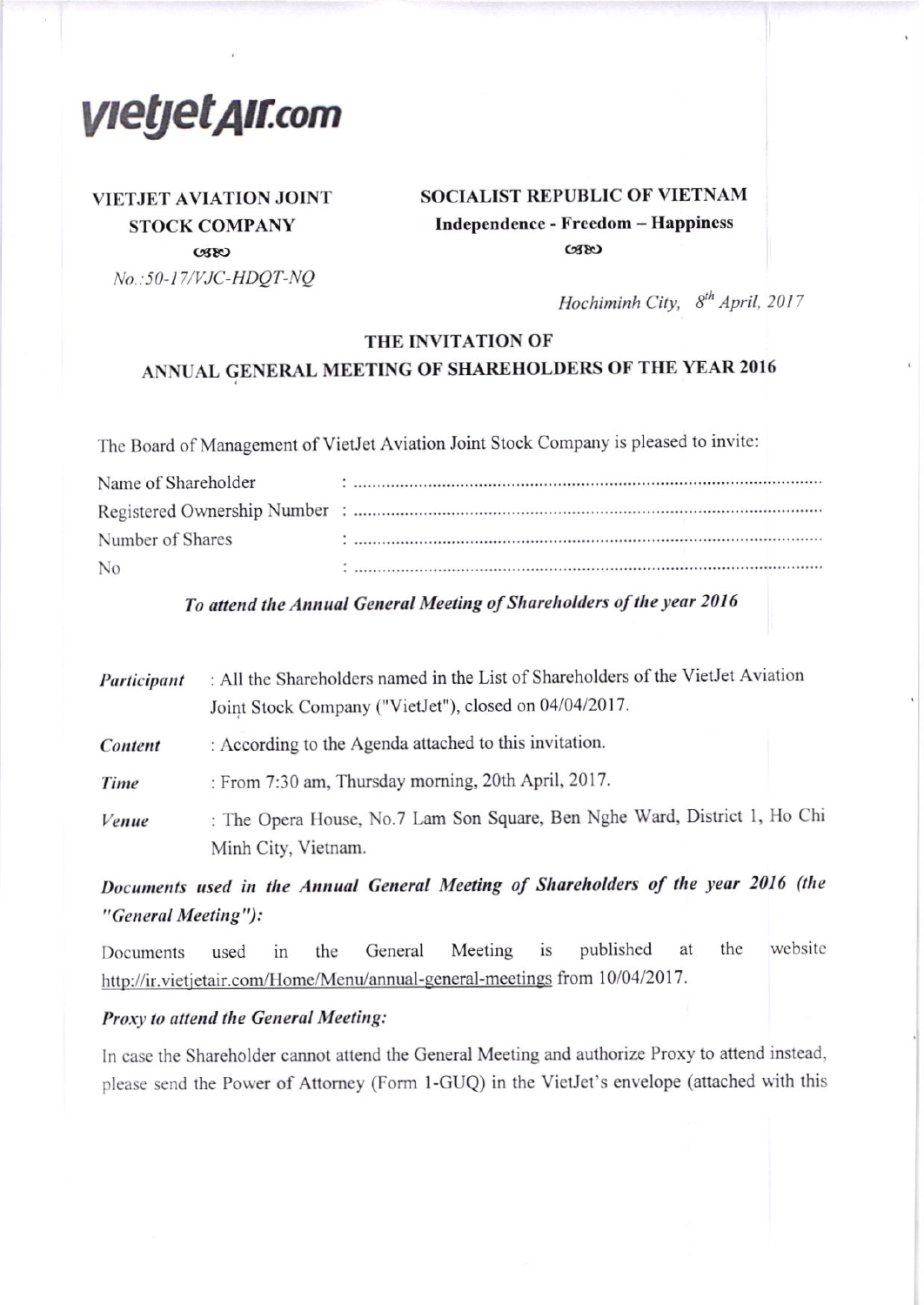invitation) by post to the Investor Relations Division, VietJet Aviation Joint Stock Company, 8<sup>th</sup> Floor, CT Plaza Building, 60A Truong Son Street, Ward 2, Tan Binh District, Ho Chi Minh City, Vietnam by 13 April 2017.

In case of absence of the Proxy to attend the General Meeting, the Shareholder may authorize <sup>a</sup> Member of the Board of Management under the Power of Attomey Fom (Form I-GUQ attached).

## Nominating/Self-nominating candidates for the Board of Management and for the Supervisory Board:

According to the current Charter of VietJet and the Policy on Election of members of the Board of Management and members of the Supervisory Board<sup>1</sup>, any shareholder or group of shareholders that holds at Ieast l0% of voting sharcs for at Ieast 06 consecutive months shall have the right to nominate/self-nominate candidate for the Board of Management and candidate for the Supervisory Board for the term of 2017-2022. If Shareholder is eligible and would like to nominate/self-nominate candidate for the Board of Management and for the Supervisory Board, please fill in the Application for self-nomination/nomination, Curriculum Vitae<sup>2</sup> and send to Investor Relations Division, VietJet Aviation Joint Stock Company, 8<sup>th</sup> Floor, CT Plaza Building, 60A Truong Son Street, Ward 2, Tan Binh District, Ho Chi Minh City, Vietnam by 13<sup>th</sup> April 2017. Papers are sent in the VietJet's envelope (attached to this invitation) by post.

### Confirmation of attendance:

In order to facilitate the organization, Shareholder or Proxy should confirm their attendance of the Annual General Meeting of Shareholders of the year 2016 to the Company by 5:00 pm 15th April 2017:

Address:

Investor Relations Division, VietJet Aviation Joint Stock Company, 8<sup>th</sup> Floor, C.T Plaza Building, 60A Truong Son Street, Ward 2, Tan Binh District, Ho Chi Minh City, Vietnam.

Tclephone:

| Shareholders in Vietnam | : 19001886 - Key 9 for shareholder information            |
|-------------------------|-----------------------------------------------------------|
| Shareholder abroad      | $:(+84)$ 19001886 - key 9 for shareholder information     |
|                         | Or $(+84)$ 8 35516220 - key 9 for shareholder information |

Email: ir $@$ vietietair.com

 $^1$  Policy on Election of members of the Board of Management and members of the Supervisory Board is posted at the website: http://ir.vietjetair.com/Home/Menu/58 from 10/04/2017.<br><sup>2</sup>Application for self-nomination/nomination Form and Curriculum Vitae Form

 $a$ t http://ir.vietjetair.com/Home/Menu/58